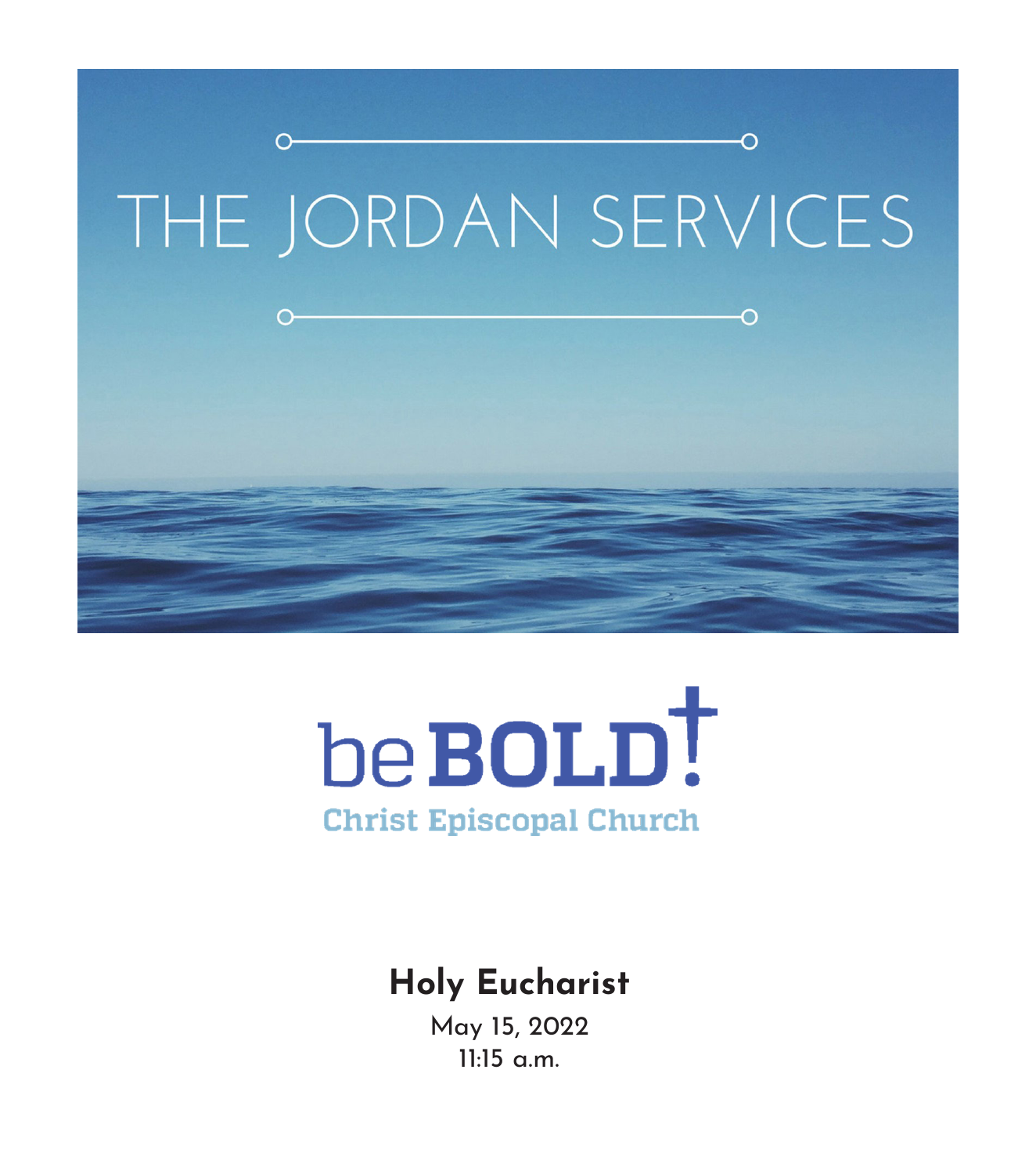### **WELCOME!**

We are so glad you are with us in the Jordan Services at Christ Church. This church exists to transform lives through the love of God in Christ. The Jordan River was a place of transformation throughout the Bible – and while it marked change, it also marked the way home. Welcome home! For your own safety, and for others who are more vulnerable, we ask that you practice social distancing, and to prepare for this service, please turn off cell phones. Thank you!

# **JORDAN FAQ What is Communion?**

Communion, which we call Eucharist (Greek for "Thanksgiving"), is the focal point of our worship together. In it we give thanks to God; we receive bread and wine, which is spiritually the Body and Blood of Christ offered to his people and received by faith. Through it, we receive the forgiveness of our sins, the strengthening of our union with God and one another, a foretaste of the heavenly banquet; and by it we proclaim Christ's death and resurrection.

#### **Why do some of the prayers in this service seem a little old fashioned?**

We love to engage the faith that has been handed to us through centuries. Some of the prayers are old fashioned—some are almost 2000 years old. We believe that these prayers shape us and express who we are. They remain living prayers for us instead of mere traditions.

#### **What is expected of me during this service?**

We hope that you'll be able to worship with us fully – praying with the words found on the screen, singing (no matter how well) the songs, wondering about the Christian story and practice, and joining with the community in the exchange of Christ-like love. We believe that God brought you here, and that this gathering is better because of your presence and participation.

#### **What about my kids?**

We are so glad that your kids are here. We want them to participate as well, experiencing worship with you. Kids are kids, and if they need a little more wiggle room we've created binders for them to use at their seats (you can get them in the lobby) or a pray-ground in the back of the space.

### **Building Our Lives of Discipleship**

• **Care** – No one walks alone at Christ Church. Our team offers support and pastoral care to everyone at this Church – including you.

• **Local Outreach** - CEC supports in financial assistance to 16 community partners.

• **International Mission** – We support at-risk communities in Bolivia, Cuba, and Uganda/ South Sudan.

• **Worship** – We worship at two sites, in traditional, contemporary, and contemplative ways; in English and Spanish; with beautiful music and powerful preaching.

**• Teaching/Learning** – We provide learning opportunities online and in-person for all ages each week, as we hone the craft of our Christian practice.  $\overline{O}$ O-

O

O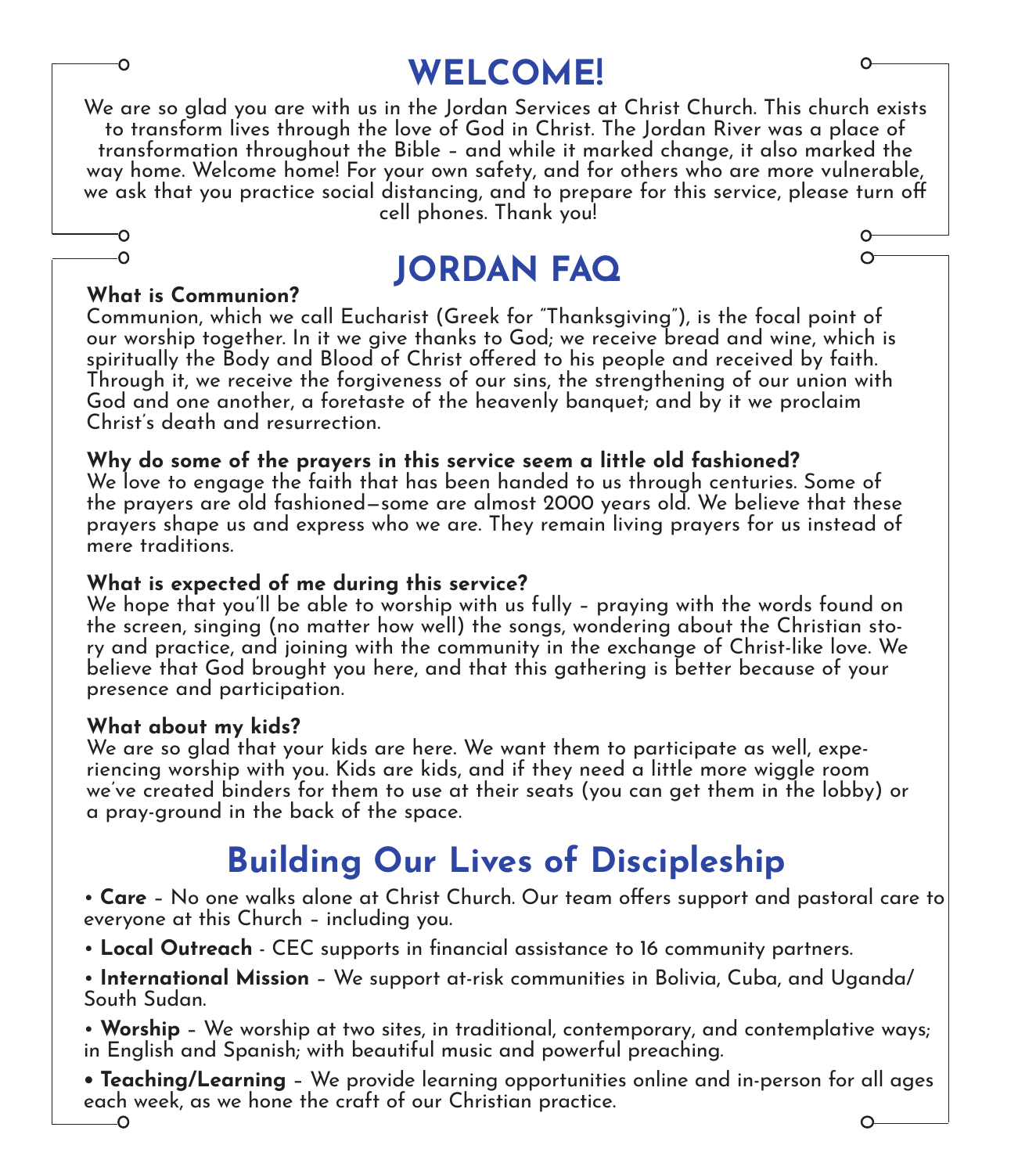#### **Service Order**

∩

• Opening Prayer

O

- *10,000 Reasons (Bless the Lord)*
- The Reading: Acts 11:1-18
- *Love One Another*
- Gospel Reading: John 13:31-35
- Sermon: *Catherine Montgomery*
- The Nicene Creed
- The Prayers of the People, Form I
- The Passing of Peace
- Welcome and Announcements
- Offertory *Every Act of Love*
- Gathering at the Table
- Eucharistic Prayer
- *I Surrender*
- Closing Prayers
- Blessing, Dismissal $\Omega$

### **Come Serve With Us**



O

Let us know you'd like to share your gifts of time and talent. We need your helping hands!

## **Pass the Plate**

Make a gift or catch up on your pledge online. THANK YOU for your faithful gifts to the church, today and always!



∩−

| <b>Connection Card</b> |                                                                                                                                                                                                       |                                |  |
|------------------------|-------------------------------------------------------------------------------------------------------------------------------------------------------------------------------------------------------|--------------------------------|--|
|                        | Please complete this card and place it<br>in the offering plate. List first and last<br>names of all in attendance. If you have<br>previously completed a card, use this for<br>updating information. |                                |  |
|                        | Names:                                                                                                                                                                                                |                                |  |
|                        | Adult                                                                                                                                                                                                 |                                |  |
|                        |                                                                                                                                                                                                       | Children                       |  |
|                        | First time guest? $\square$                                                                                                                                                                           |                                |  |
|                        | Email ___________                                                                                                                                                                                     |                                |  |
|                        |                                                                                                                                                                                                       | Phone ________________________ |  |
| <u>TEAR</u> HERE       |                                                                                                                                                                                                       | Address                        |  |
|                        | I would like to know more about                                                                                                                                                                       |                                |  |
|                        | п                                                                                                                                                                                                     | Nursery                        |  |
|                        | п                                                                                                                                                                                                     | Children                       |  |
|                        | п                                                                                                                                                                                                     | Youth                          |  |
|                        | п                                                                                                                                                                                                     | Young Adult                    |  |
|                        | п                                                                                                                                                                                                     | <b>Adult Formation</b>         |  |
|                        | п                                                                                                                                                                                                     | Fine Arts/Music                |  |
|                        | п                                                                                                                                                                                                     | Early Learning/Preschool       |  |
|                        |                                                                                                                                                                                                       | Program                        |  |
|                        | П                                                                                                                                                                                                     | Volunteer in the church        |  |
|                        | п                                                                                                                                                                                                     | Volunteer in community         |  |
|                        | п                                                                                                                                                                                                     | Newcomer Class                 |  |
|                        | For more information on ministry<br>opportunities at Christ Church,<br>please contact Deacon Leila Quin-<br>lan, Parish Life Coordinator, at                                                          |                                |  |

904-285-7390, ext. 223 or leila@christepiscopalchurch.org.